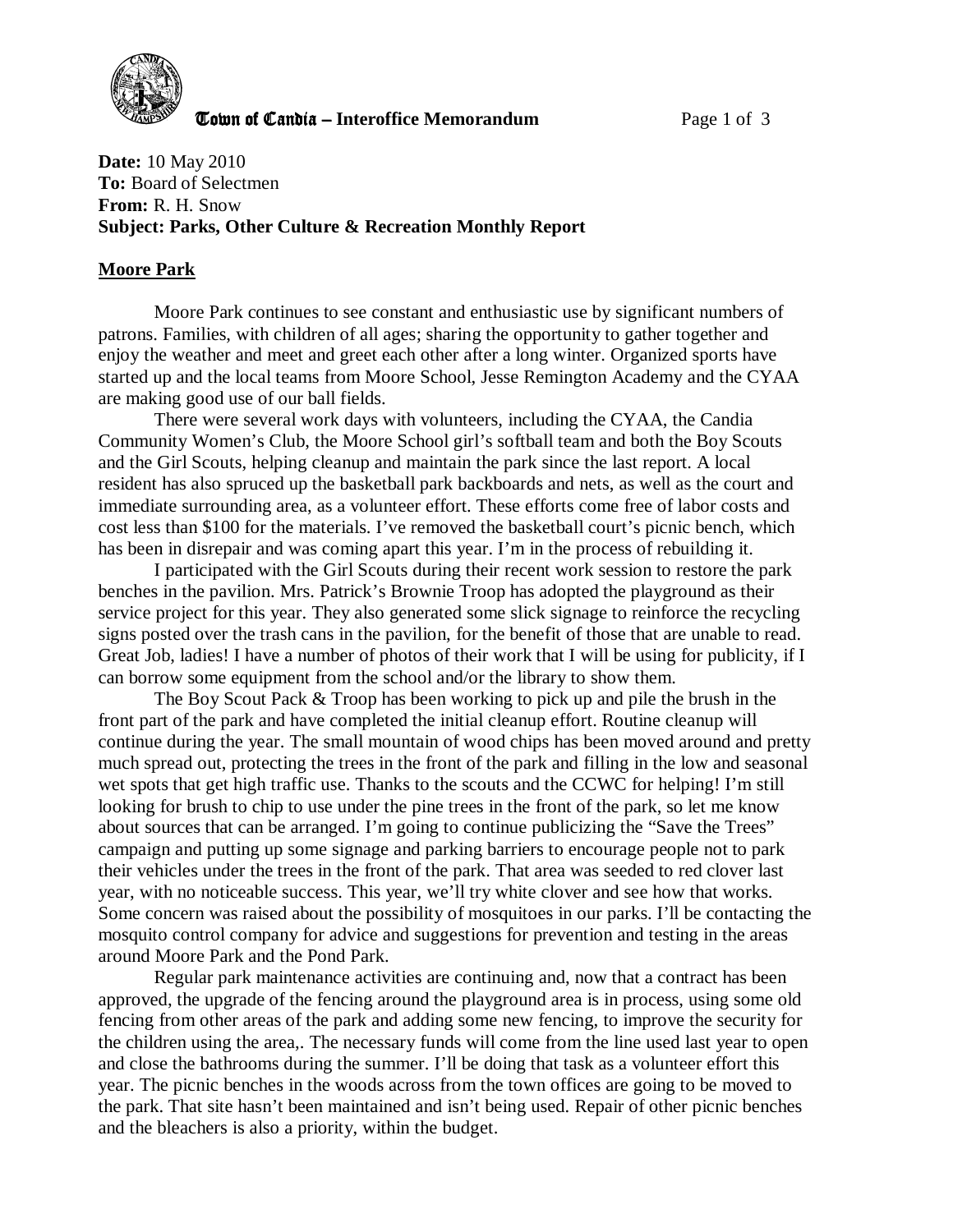

#### **The United Candia – Interoffice Memorandum** *Page 2 of 3*

The town meeting supported the funding of an increased playground maintenance fund, allowing us to address some of the issues with the equipment and/or the surface. I've contacted the firm that supplied the playground equipment and the repair of a piece of equipment is inprocess. I'm awaiting quotes for replacement of missing and broken hardware and repair of some surface and structural damage to the equipment. Improving the surface in the playground now appears to be a significant task. The height of the protective surfaces around the equipment is more than several inches less than required.

The bathrooms continue to be worked on, with repairs scheduled and additional work that needs to be done. A water test is necessary and has been agreed to by the board. I will be working with the Building Inspector to get the test done as soon as possible, to ensure that any corrective action necessary is done before the summer recreation program starts.

## **Skateboard Park**

 I'll be scheduling another meeting of the skateboard park users association this month. I've received information from the park sponsors about the replacement of the remaining wooden structures with permanent concrete structures. The drainage issues have been started to be resolved with some wood chips. Telephone poles are going to be moved into place as parking barriers and drainage channelization devices.

It's amazing the number and diversity of young people and families that use the skateboard park. On any given day, you're as likely to see preschool children riding their bikes while their parents watch, as you are to see teenagers doing tricks.

## **Summer Recreation Program**

The contracts with M&C and the CYAA for the summer recreation program have been signed. The CYAA contract is limited to the use of their facilities during inclement weather. Their rates were offered at a steep discount for the summer recreation program.

## **Old Home Day Celebration**

The Old Home Day Committee has started meeting and I 'm attending their meetings to coordinate with them on the event. I am in the process of getting a sign for the park honoring, in some fashion, the donation of the property by Henry W. Moore. The Historical Society is helping with research. Old Home Day would be an opportune time to dedicate the sign.

## **Continuing Concerns, Issues and Questions**

The parking area between the skateboard park and the town office parking lot by the police department was further improved last year by the Road Agent, opening up the area for parking spaces, something that continues to be sorely needed during events. I'm working with the Road Agent to finish improving the area.